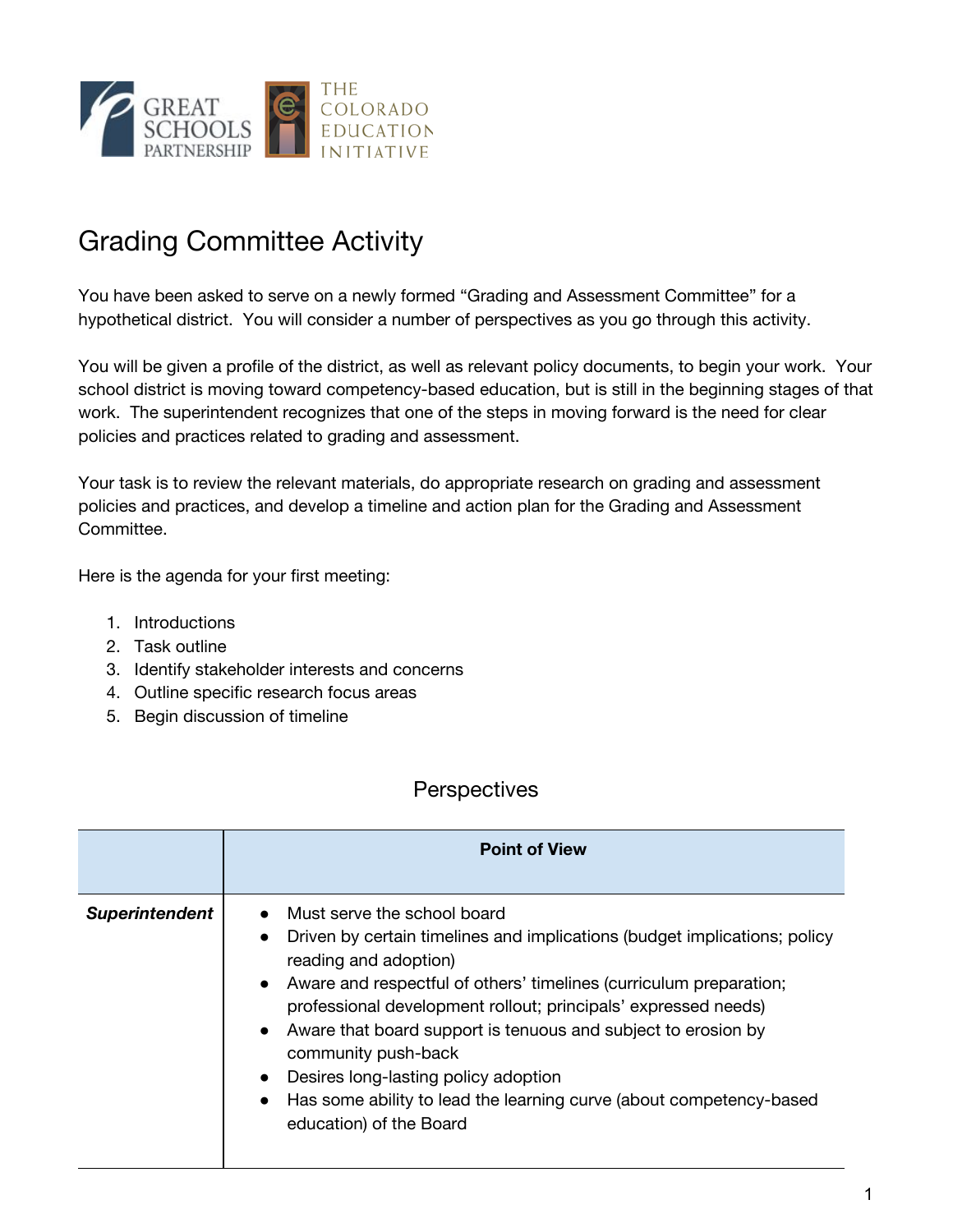|                                                                      | <b>Point of View</b>                                                                                                                                                                                                                                                                                                                                                                                                                                                                                                                                                                                                                                                                                                                                                                                                                                                                                                                                                                                                                                                                  |
|----------------------------------------------------------------------|---------------------------------------------------------------------------------------------------------------------------------------------------------------------------------------------------------------------------------------------------------------------------------------------------------------------------------------------------------------------------------------------------------------------------------------------------------------------------------------------------------------------------------------------------------------------------------------------------------------------------------------------------------------------------------------------------------------------------------------------------------------------------------------------------------------------------------------------------------------------------------------------------------------------------------------------------------------------------------------------------------------------------------------------------------------------------------------|
| <b>Principal--</b><br>Could be:<br>Elementary<br>Middle<br>Secondary | Ombudsman role between community of parents and community of<br>$\bullet$<br>teachers and staff<br>Leader of change in your building<br>Strive for consensus but balance buy-in with decisiveness and<br>$\bullet$<br>momentum<br>Must know about, show concern for, and support the implications to<br>$\bullet$<br>teachers for classroom implementation of competency-based<br>education.<br>Must provide support for implementation, while also insisting upon<br>fidelity by each staff and consistency across staff<br>Consult with fellow principals for inter-building seamlessness<br>Secondary: unique concerns come at you from all sides about<br>$\bullet$<br>transcript, college-going, school profile, school Program of Studies,<br>honor parts, rank, and eligibility<br>Would like to adapt the local supervision and evaluation model to<br>support the demands of this work                                                                                                                                                                                       |
| <b>Student</b>                                                       | Driven to achieve, successful in non-CBE settings, suspicious of new<br>$\bullet$<br>rules of achievement<br>Engagement in school is more a question of teacher charisma, a<br>$\bullet$<br>subject area's apparent relevance, and what I'm going through at the<br>moment. Track record has a mix of highs and lows, accordingly.<br>Chooses not to comply with "lame" teachers.<br>Wonders whether colleges will disadvantage a competency-based<br>$\bullet$<br>record of achievement, and whether class rank and GPA will slip<br>Wonders whether a school that is redesigned around competencies can<br>actually become a more interesting, personalized or relevant place to<br>learn. Is dubious, based on 11 prior years of disengagement, but willing<br>to listen.<br>Has personally experienced stronger and weaker teachers' classrooms<br>$\bullet$<br>since Kindergarten (and may be aware that weaker teachers spend<br>whole careers in a state of mediocrity); therefore needs to be convinced<br>that any "adopted system" would actually make bad teachers better. |
| <b>Teacher</b>                                                       | Is daunted by the scale of learning that lies on the road ahead<br>$\bullet$<br>Is concerned about adaptations in curriculum materials that he/she<br>$\bullet$<br>must make<br>Is skeptical that all teachers will truly participate in a unified approach,<br>given his/her long history of independent contractor and departmental<br>self-governance professionalism.<br>Needs persuasive exposure to successful schools, classrooms, and<br>materials                                                                                                                                                                                                                                                                                                                                                                                                                                                                                                                                                                                                                            |